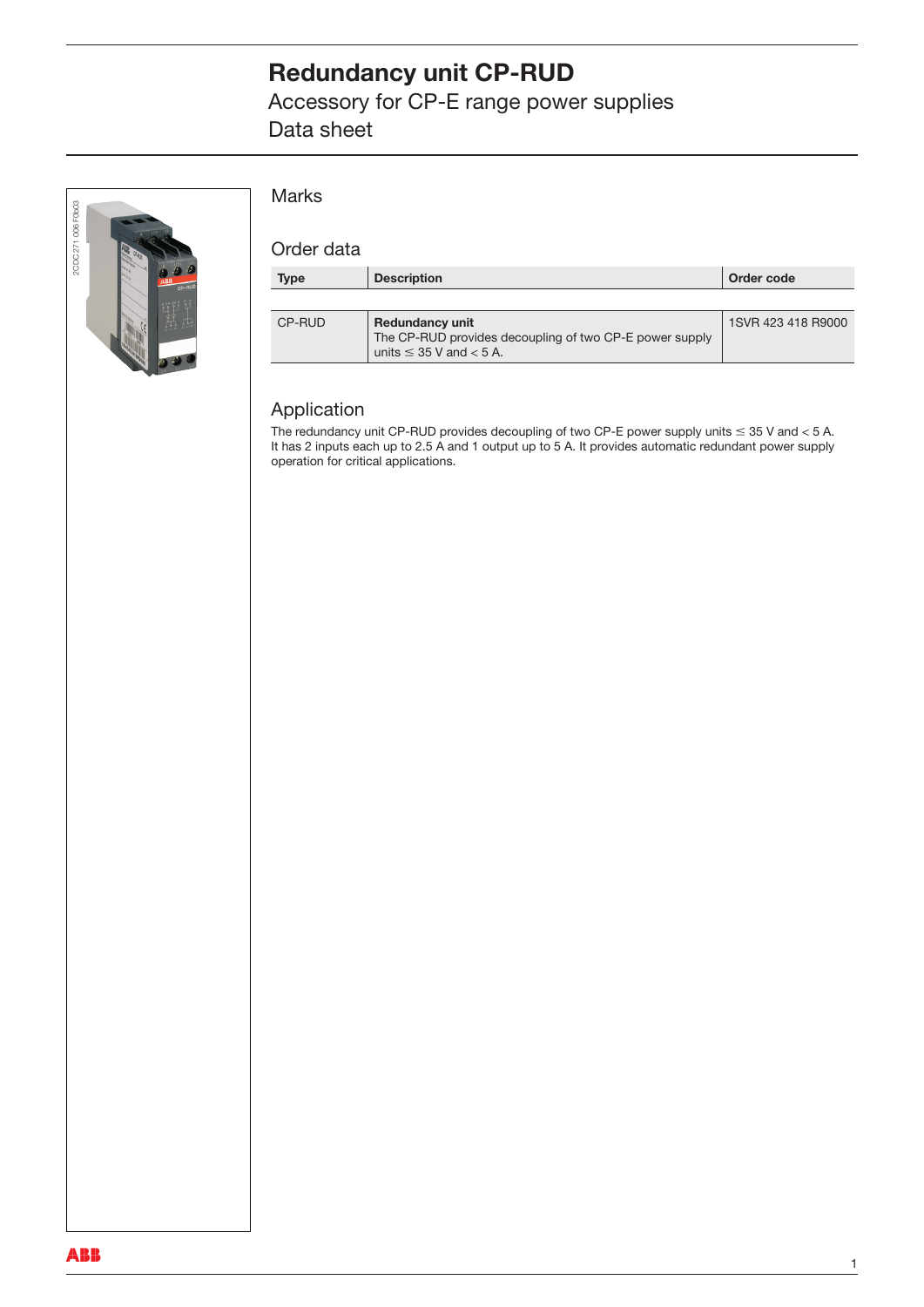# **Redundancy unit CP-RUD**

Accessory for CP-E range power supplies Data sheet

### Technical data

Data at  $T_a = 25 °C$ ,  $U_{in} = 230 V AC$  and rated values, unless otherwise indicated

| <b>Type</b>                                            |  |                                      | <b>CP-RUD</b>                                              |  |
|--------------------------------------------------------|--|--------------------------------------|------------------------------------------------------------|--|
| Input circuit - Supply circuit                         |  |                                      | A: U1+/-U; B: U2+/-U                                       |  |
| Rated input voltage U <sub>in</sub>                    |  |                                      | 24 V DC                                                    |  |
| Input voltage range                                    |  |                                      | 5-35 V DC                                                  |  |
| Rated input current I <sub>in</sub> per channel        |  |                                      | $0.5 - 2.5 A$                                              |  |
| Maximum input current per channel                      |  |                                      | 10 A for 300 s                                             |  |
| Transient overvoltage protection                       |  |                                      | no                                                         |  |
| <b>Output circuit</b>                                  |  |                                      | L+, L+, L+, L-, L-, L-                                     |  |
| Rated output voltage U <sub>out</sub>                  |  |                                      | 24 V DC                                                    |  |
| Voltage drop                                           |  |                                      | typ. 0.6 V; max. 0.7 V                                     |  |
| Rated output current lout                              |  |                                      | $0.5 - 5A$                                                 |  |
| Peak output current                                    |  |                                      | 20 A for 150 s                                             |  |
| Resistance to reverse feed                             |  |                                      | $<$ 35 V                                                   |  |
| General data                                           |  |                                      |                                                            |  |
| Dimensions (W x H x D)                                 |  |                                      | 22.5 x 78 x 102 mm<br>$(0.89 \times 3.07 \times 4.02)$ in) |  |
| Weight                                                 |  |                                      | 0.135 kg (0.30 lb)                                         |  |
| Minimum distance to other units                        |  | horizontal / vertical                | 10 mm / 10 mm (0.39 in / 0.39 in)                          |  |
| Degree of protection                                   |  | housing / terminals                  | IP20 / IP20                                                |  |
| Material of enclosure                                  |  | housing shell / cover                | plastic / plastic                                          |  |
| <b>Protection class</b>                                |  |                                      |                                                            |  |
| Mounting                                               |  |                                      | DIN rail (IEC/EN 60715)                                    |  |
| Mounting position                                      |  |                                      | horizontal                                                 |  |
| Electrical connection - Input circuit / Output circuit |  |                                      |                                                            |  |
| Wire size                                              |  | fine-strand with wire end ferrule    |                                                            |  |
|                                                        |  | fine-strand without wire end ferrule | 2 x 0.75-2.5 mm <sup>2</sup> (2 x 18-14 AWG)               |  |
|                                                        |  | rigid                                | 2 x 0.5-4 mm <sup>2</sup> (2 x 20-12 AWG)                  |  |
| Stripping length                                       |  |                                      | 7 mm (0.28 in)                                             |  |
| Tightening torque                                      |  |                                      | $0.6 - 0.8$ Nm                                             |  |
| <b>Environmental data</b>                              |  |                                      |                                                            |  |
| Ambient temperature range                              |  | operation                            | $-20+60$ °C                                                |  |
|                                                        |  | rated load                           | $-20+60$ °C                                                |  |
|                                                        |  | storage                              | $-40+85$ °C                                                |  |
| Damp heat (IEC/EN 60068-2-3)                           |  |                                      | 93 % at 40 °C, no condensation                             |  |
| Climatic category (IEC/EN 60721)                       |  |                                      | $\overline{\phantom{a}}$                                   |  |
| Vibration (IEC/EN 60068-2-6)                           |  |                                      |                                                            |  |
| Shock (IEC/EN 60068-2-27)                              |  |                                      |                                                            |  |
| <b>Isolation data</b>                                  |  |                                      |                                                            |  |
| Insulation voltage<br>between input / output / housing |  |                                      |                                                            |  |
| Pollution degree (EN 50178)                            |  |                                      | 2                                                          |  |
| <b>Standards</b>                                       |  |                                      |                                                            |  |
| Product standard                                       |  |                                      |                                                            |  |
| <b>EMC Directive</b>                                   |  |                                      | 2014/30/EU                                                 |  |
| <b>RoHS Directive</b>                                  |  |                                      | 2011/65/EU                                                 |  |
| Electrical safety                                      |  |                                      | EN 50178                                                   |  |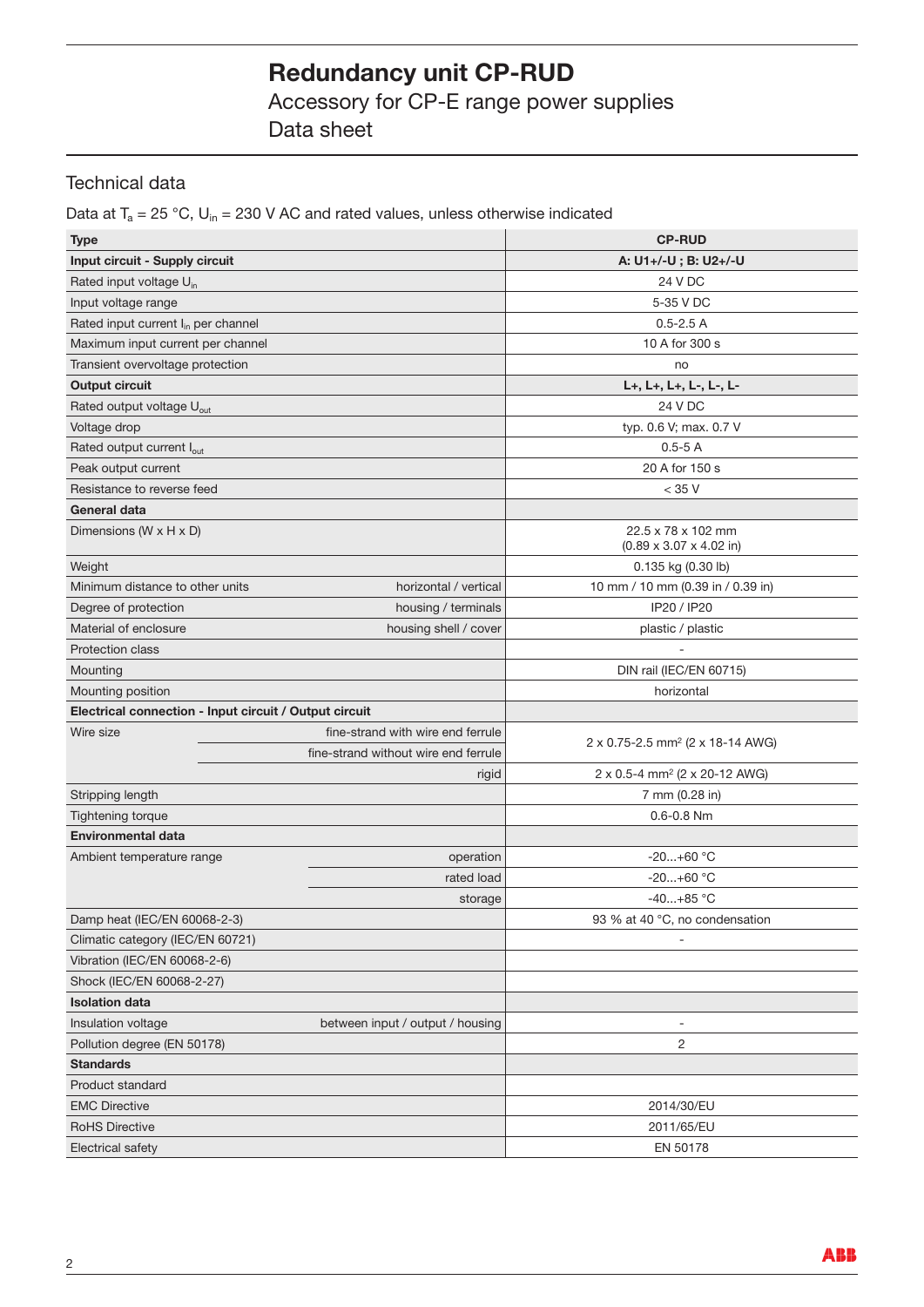# **Redundancy unit CP-RUD**

Accessory for CP-E range power supplies Data sheet

| <b>Type</b>                                                  |                         | <b>CP-RUD</b>                                                    |
|--------------------------------------------------------------|-------------------------|------------------------------------------------------------------|
| Electromagnetic compatibility                                |                         |                                                                  |
| Interference immunity to                                     |                         | IEC/EN 61000-6-2                                                 |
| electrostatic discharge                                      | IEC/EN 61000-4-2        | Level 3 (air discharge $\pm 8$ kV, contact discharge $\pm 6$ kV) |
| radiated, radio-frequency,<br>electromagnetic field          | IEC/EN 61000-4-3        | Level 3 (10 V/m)                                                 |
| electrical fast transient / burst                            | IEC/EN 61000-4-4        | Level $3 (+2 kV)$                                                |
| surge                                                        | IEC/EN 61000-4-5        | Level 1 $(\pm 0.5 \text{ kV})$                                   |
| conducted disturbances, induced by<br>radio-frequency fields | IEC/EN 61000-4-6        | Level 3 (10 V)                                                   |
| Interference emission                                        |                         | IEC/EN 61000-6-3                                                 |
| high-frequency radiated                                      | IEC/CISPR 22 / EN 55022 | Class B                                                          |
| high-frequency conducted                                     | IEC/CISPR 22 / EN 55022 | Class B                                                          |

### **Dimensions**



### Further Documentation

| 2CDC 252 188 F0b05<br>3.07"<br>$100$ $3.94$ "<br><b>CP-RUD</b>                                                                                           |                                                                                             |                        |  |  |  |  |
|----------------------------------------------------------------------------------------------------------------------------------------------------------|---------------------------------------------------------------------------------------------|------------------------|--|--|--|--|
| <b>Further Documentation</b>                                                                                                                             |                                                                                             |                        |  |  |  |  |
| <b>Document title</b>                                                                                                                                    | <b>Document type</b>                                                                        | <b>Document number</b> |  |  |  |  |
|                                                                                                                                                          |                                                                                             |                        |  |  |  |  |
| <b>Electronic Products and Relays</b>                                                                                                                    | Technical catalogue                                                                         | 2CDC 110 004 C02xx     |  |  |  |  |
| Power Supply Units                                                                                                                                       | Application manual                                                                          | 2CDC 114 048 M020x     |  |  |  |  |
| CP-E 5/3.0                                                                                                                                               | Data sheet                                                                                  | 2CDC 114 041 D0201     |  |  |  |  |
| CP-E 12/2.5                                                                                                                                              | Data sheet                                                                                  | 2CDC 114 042 D0201     |  |  |  |  |
| CP-E 24/0.75                                                                                                                                             | Data sheet                                                                                  | 2CDC 114 043 D0201     |  |  |  |  |
| CP-E 24/1.25                                                                                                                                             | Data sheet                                                                                  | 2CDC 114 044 D0201     |  |  |  |  |
| CP-E 24/2.5                                                                                                                                              | Data sheet                                                                                  | 2CDC 114 045 D0201     |  |  |  |  |
| You can find the documentation on the internet at www.abb.com/lowvoltage<br>-> Automation, control and protection -> Power supplies.<br>CAD system files |                                                                                             |                        |  |  |  |  |
|                                                                                                                                                          |                                                                                             |                        |  |  |  |  |
|                                                                                                                                                          | You can find the CAD files for CAD systems at http://abb-control-products.partcommunity.com |                        |  |  |  |  |
| -> Low Voltage Products & Systems -> Control Products -> Power Supplies.                                                                                 |                                                                                             |                        |  |  |  |  |

### CAD system files

You can find the CAD files for CAD systems at http://abb-control-products.partcommunity.com